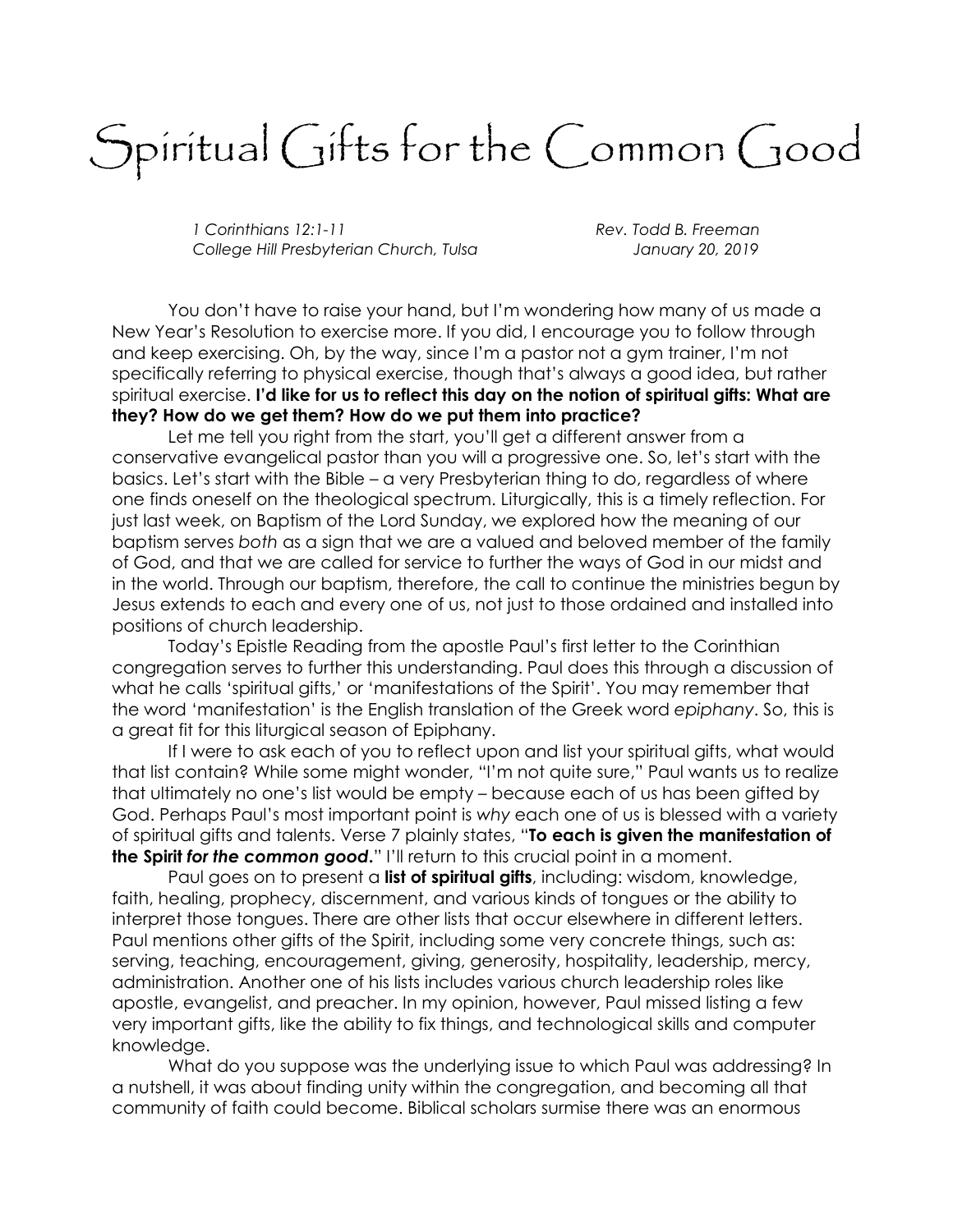amount of diversity in that ancient congregation, and it was often expressed through factions, dissention, division, cliques, and power struggles. These are not uncommon in organized religion today.

When Paul emphasizes that each one of us in a community of faith is gifted in a different manner, he intends to counteract self-centeredness and the human tendency to compare ourselves to others in a competitive and even judgmental way. For when that happens, it's not a big step away from arrogance, including spiritual arrogance, and sense of superiority over others. Or, the opposite happens, a growing sense of being inferior and having nothing worth sharing.

 We are not meant to see differing gifts, therefore, in a hierarchical fashion, but simply as different gifts for different purposes and functions within the congregation. Preaching, for instance, is not a greater spiritual gift than the ability to manage finances, or prepare a meal for someone in need, or sing in the choir, or teach our children, or greet visitors, or know how to get the heater fixed when it breaks, or any other of the countless necessities of effectively being the church.

 It cannot be overemphasized how we are to think of our giftedness by God not for our individual glory, but for the common good! If the common good is the goal of using our gifts and talents, then an obvious correlation is that if we are not sharing our gifts and abilities with the community of faith, and in our daily lives, then our 'common **good' isn't as good as it could be.** Ministry, we must constantly remind ourselves, is everybody's responsibility, not just the paid church staff, or the ruling elders on the session.

 Again, notice how Paul connects spirituality and spiritual gifts with very concrete things, things that are necessary to function as a relevant community of faith. For this keeps us from developing some sort of hierarchy based on who's "got the Spirit" and who doesn't. Spoiler alert, we all do. We come to realize, as biblical commentator Raewynne Whiteley puts it, "Gifts are not merit badges for holiness or a sign of approval from God, but God's response to the needs of our communities."

 How, therefore, can the full range of gifts exhibited by the total membership of this congregation be recognized, encouraged, supported. and welcomed into the service of Christ in and through our ministry together – to each other, in our neighborhoods, and in the world? Please take the following to heart:

- If your gift is wisdom, we need it.
- If it is knowledge, we need it.
- If it is teaching, we need it.
- If it is administration, we need it.
- If it is with music or the arts, we need it.
- If it is in prayer, we need it.
- If it is in public speaking, we need it.
- If it is in compassion, we need it.
- If it is in hospitality, we need it.
- If it is in generosity, we need it.
- If it is in technology, we need it.
- If it is in the use of tools or working with your hands, we need it.
- If it is in [you fill in the blank with your gifts and your passions], we need it to build up our community of faith in this time and place.